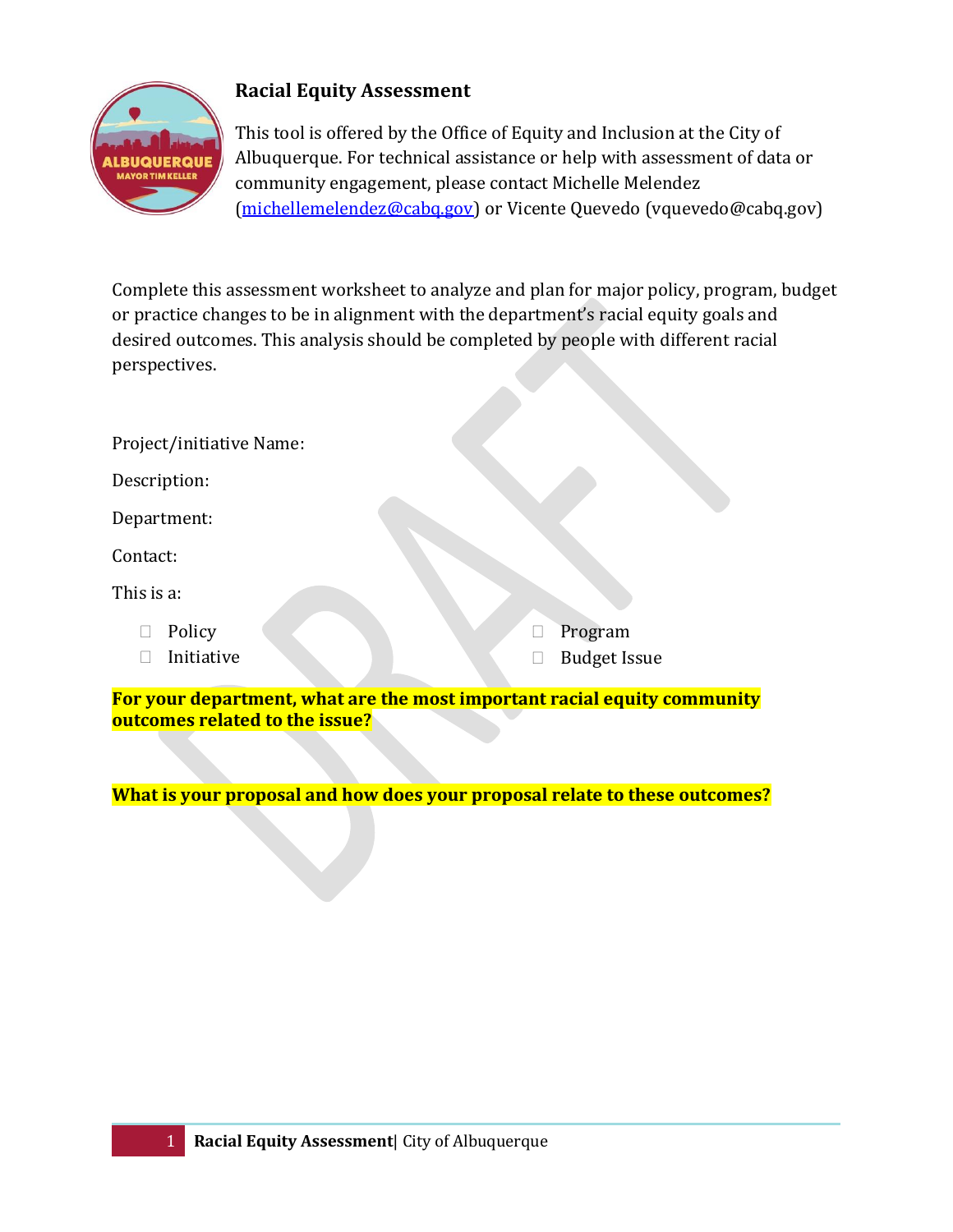## **Step 1. Set outcomes.**

What is your proposal and the desired results and outcomes?

**1a.** Describe the policy, program, practice, or budget decision.

**1b.** What are the intended results in the community and outcomes within your own organizations

**1c.** Which racial equity opportunity area(s) will this primarily impact?

- $\Box$  Community & Economic Development
- $\Box$  Health
- $\Box$  Public Works
- □ Environment/Sustainability
- □ Public Safety
- $\Box$  Jobs
- $\Box$  Housing
- $\Box$  Transportation
- $\Box$  Planning and development
- $\Box$  Contracting Equity
- **Norkforce Equity**
- $\Box$  Fire
- $\Box$  Safety and Inspections
- $\Box$  Education/children and youth
- □ Parks and Recreation
- **Community Engagement**
- Food access and affordability
- $\Box$  Other:

## **Step 2. Analyze the data**

What are the data? What do the data tell us?

**2a.** Who are the most affected community members who are concerned with or have experience relating to this proposal?

**2b.** Will the proposal have impacts in specific geographic areas (neighborhood areas or regions)? What are the racial demographics of residents in the area or who are impacted by the issue?

**2c.** What does population level data tell you about existing racial inequalities? What does it tell you about root causes or factors influencing racial inequities?

**2d.** What performance level data do you have available for your proposal? This should include data associated with existing programs or policies?

**2e.** Are there data gaps? What additional data would be helpful in analyzing the proposal? If so, how can you obtain better data?